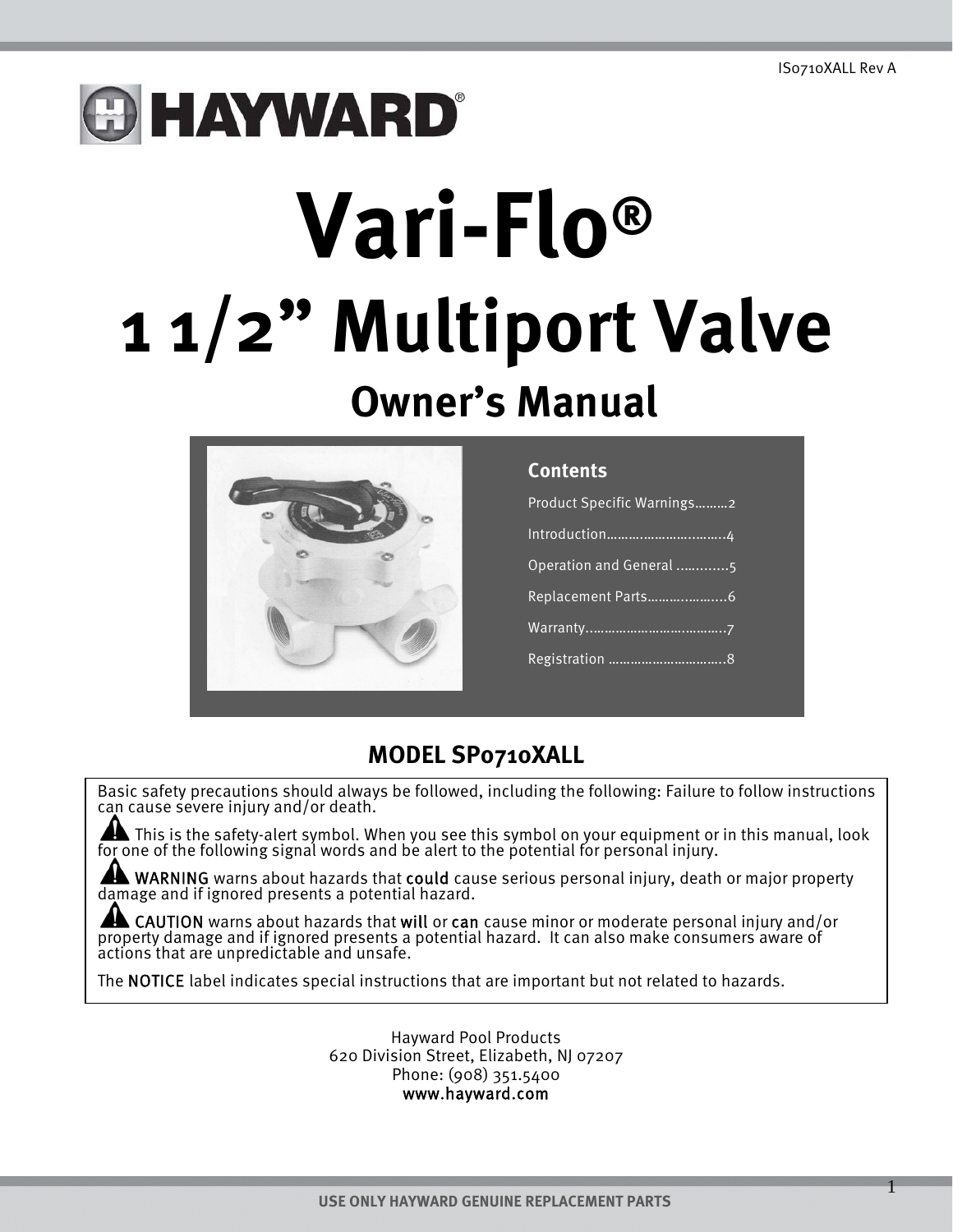

#### **IMPORTANT SAFETY INSTRUCTIONS**



#### WARNING – Read, Understand, and follow all instructions in this owner's manual and on the equipment. Failure to follow instructions can cause severe injury and/or death.

#### A WARNING – Suction Entrapment Hazard.

Suction in suction outlets and/or suction outlet covers which are, damaged, broken, cracked, missing, or unsecured can cause severe injury and/or death due to the following entrapment hazards:

#### Hair Entrapment- Hair can become entangled in suction outlet cover.

Limb Entrapment-A limb inserted into an opening of a suction outlet sump or suction outlet cover that is damaged, broken, cracked, missing, or not securely attached can result in a mechanical bind or swelling of the limb.

Body Suction Entrapment- A negative pressure applied to a large portion of the body or limbs can result in an entrapment. Evisceration/ Disembowelment - A negative pressure applied directly to the intestines through an unprotected suction outlet sump or suction outlet cover which is, damaged, broken, cracked, missing, or unsecured can result in evisceration/ disembowelment.

Mechanical Entrapment- There is potential for jewelry, swimsuit, hair decorations, finger, toe or knuckle to be caught in an opening of a suction outlet cover resulting in mechanical entrapment.

#### A WARNING - To Reduce the risk of Entrapment Hazards:

- o When outlets are small enough to be blocked by a person, a minimum of two functioning suction outlets per pump must be installed. Suction outlets in the same plane (i.e. floor or wall), must be installed a minimum of three feet (3') [1 meter] apart, as measured from near point to near point.
- o Dual suction fittings shall be placed in such locations and distances to avoid "dual blockage" by a user.
- o Dual suction fittings shall not be located on seating areas or on the backrest for such seating areas.
- o The maximum system flow rate shall not exceed the flow rating of as listed on Table 1.
- o Never use Pool or Spa if any suction outlet component is damaged, broken, cracked, missing, or not securely attached.
- o Replace damaged, broken, cracked, missing, or not securely attached suction outlet components immediately.
- o In addition two or more suction outlets per pump installed in accordance with latest ASME, APSP Standards and CPSC guidelines, follow all National, State, and Local codes applicable.
- o Installation of a vacuum release or vent system, which relieves entrapping suction, is recommended.

#### AN WARNING – Failure to remove pressure test plugs and/or plugs used in winterization of the pool/spa from the suction outlets can result in an increase potential for suction entrapment as described above.

AN WARNING – Failure to keep suction outlet components clear of debris, such as leaves, dirt, hair, paper and other material can result in an increase potential for suction entrapment as described above.

AL WARNING – Suction outlet components have a finite life, the cover/grate should be inspected frequently and replaced at least every ten years or if found to be damaged, broken, cracked, missing, or not securely attached.

 $\blacktriangle$  CAUTION – Components such as the filtration system, pumps and heater must be positioned so as to prevent their being used as means of access to the pool by young children. To reduce risk of injury, do not permit children to use or climb on this product. Closely supervise children at all times. Components such as the filtration system, pumps, and heaters must be positioned to prevent children from using them as a means of access to the pool.



**AN WARNING – Hazardous Pressure.** Pool and spa water circulation systems operate under hazardous pressure during start up, normal operation, and after pump shut off. Stand clear of circulation system equipment during pump start up. Failure to follow safety and operation instructions could result in violent separation of the pump housing and cover, and/or filter housing and clamp due to pressure in the system, which could cause property damage, severe personal injury, or death. Before servicing pool and spa water circulation system, all system and pump controls must be in off position and filter manual air relief valve must be in open position. Before starting system pump, all system valves must be set in a position to allow system water to return back to the pool. Do not change filter control valve position while system pump is running. Before starting system pump, fully open filter manual air relief valve. Do not close filter manual air relief valve until a steady stream of water (not air or air and water) is discharged.



**A WARNING** – Separation Hazard. Failure to follow safety and operation instructions could result in violent separation of pump and/or filter components. Strainer cover must be properly secured to pump housing with strainer cover lock ring. Before servicing pool and spa circulation system, filters manual air relief valve must be in open position. Do not operate pool and spa circulation system if a system component is not assembled properly, damaged, or missing. Do not operate pool and spa circulation system unless filter manual air relief valve body is in locked position in filter upper body. Never operate or test the circulation system at more than 50 PSI. Do not purge the system with compressed air. Purging the system with compressed air can cause components to explode, with risk of severe injury or death to anyone nearby. Use only a low pressure (below 5 PSI), high volume blower when air purging the pump, filter, or piping.

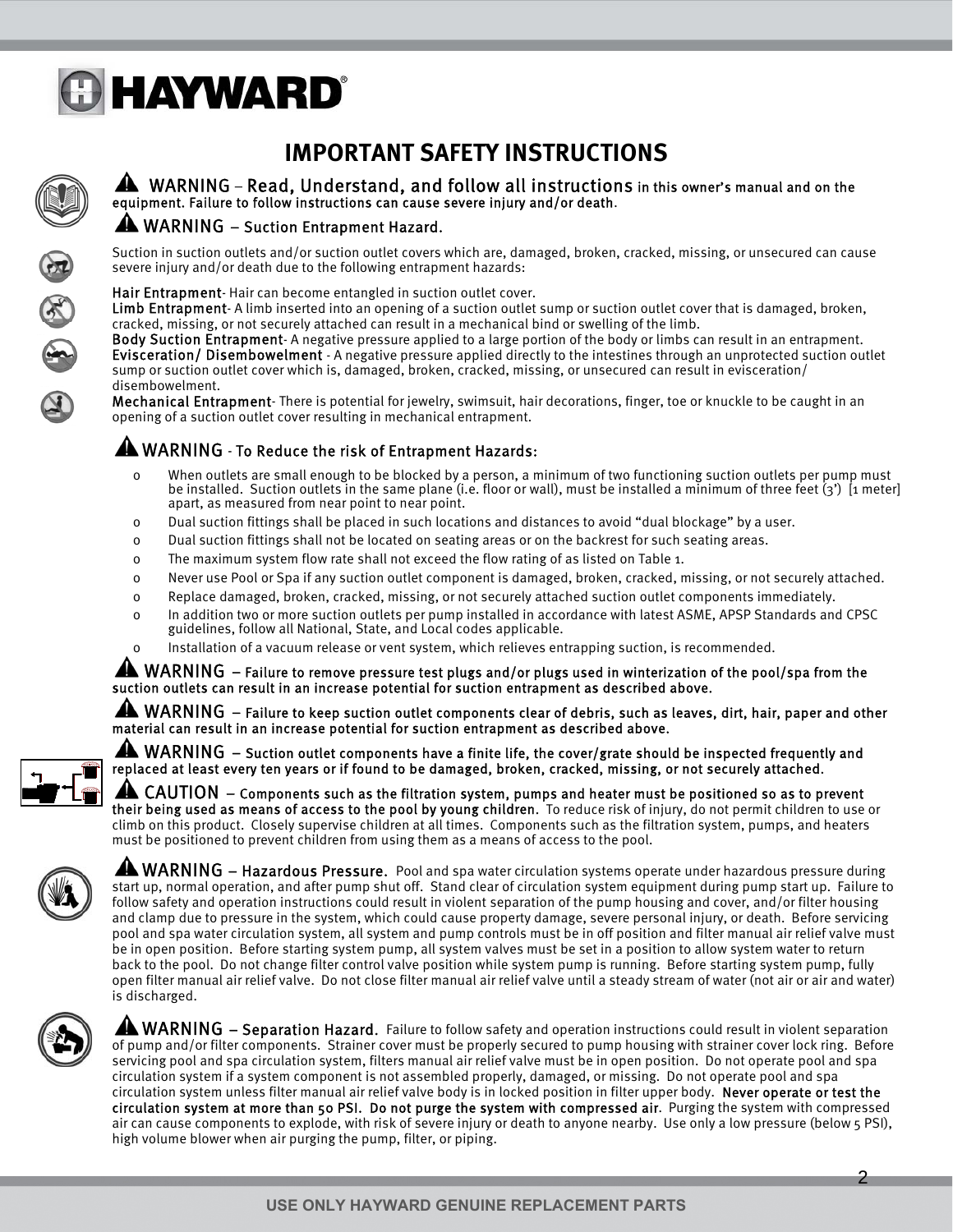### **& HAYWARD®**



AN WARNING – Risk of Electric Shock. All electrical wiring MUST be in conformance with applicable local codes, regulations, and the National Electric Code (NEC). Hazardous voltage can shock, burn, and cause death or serious property damage. To reduce the risk of electric shock, do NOT use an extension cord to connect unit to electric supply. Provide a properly located electrical receptacle. Before working on any electrical equipment, turn off power supply to the equipment. To reduce the risk of electric shock replace damaged wiring immediately. Locate conduit to prevent abuse from lawn mowers, hedge trimmers and other equipment. Do NOT ground to a gas supply line.

A WARNING - Risk of Electric Shock Failure to ground all electrical equipment can cause serious or fatal electrical shock hazard. Electrical ground all electrical equipment before connecting to electrical power supply.

AL WARNING – Risk of Electric Shock Failure to bond all electrical equipment to pool structure will increase risk for electrocution and could result in injury or death. To reduce the risk of electric shock, see installation instructions and consult a professional electrician on how to bond all electrical equipment. Also, contact a licensed electrician for information on local electrical codes for bonding requirements.

Notes to electrician: Use a solid copper conductor, size 8 or larger. Run a continuous wire from external bonding lug to reinforcing rod or mesh. Connect a No. 8 AWG  $(8.4 \text{ mm}^2)$  [No. 6 AWG  $(13.3 \text{ mm}^2)$  for Canada] solid copper bonding wire to the pressure wire connector provided on the electrical equipment and to all metal parts of swimming pool, spa, or hot tub, and metal piping (except gas piping), and conduit within 5 ft. (1.5 m) of inside walls of swimming pool, spa, or hot tub. IMPORTANT - Reference NEC codes for all wiring standards including, but not limited to, grounding, bonding and other general wiring procedures.

A WARNING – Risk of Electric Shock. The electrical equipment must be connected only to a supply circuit that is protected by a ground-fault circuit-interrupter (GFCI). Such a GFCI should be provided by the installer and should be tested on a routine basis. To test the GFCI, push the test button. The GFCI should interrupt power. Push reset button. Power should be restored. If the GFCI fails to operate in this manner, the GFCI is defective. If the GFCI interrupts power to the electrical equipment without the test button being pushed, a ground current is flowing, indicating the possibility of an electrical shock. Do not use this electrical equipment. Disconnect the electrical equipment and have the problem corrected by a qualified service representative before using.

**AL CAUTION** – HAYWARD® pool equipment is intended for use with permanently-installed pools and may be used with hot tubs and spas if so marked. Do not use with storable pools. A permanently-installed pool is constructed in or on the ground or in a building such that it cannot be readily disassembled for storage. A storable pool is constructed so that it is capable of being readily disassembled for storage and reassembled to its original integrity.

 WARNING – Risk of Hyperthermia. To avoid hyperthermia the following "Safety Rules for Hot Tubs" are recommended by the U.S. Consumer Product Safety Commission.

Spa or hot tub water temperatures should never exceed 104°F [40°C]. A temperature of 100°F [38°C] is considered safe for a healthy adult. Special caution is suggested for young children. Prolonged immersion in hot water can induce hyperthermia.

2. Drinking of alcoholic beverages before or during spa or hot tub use can cause drowsiness, which could lead to unconsciousness and subsequently result in drowning.

3. Pregnant women beware! Soaking in water above 100°F [38°C] can cause fetal damage during the first three months of pregnancy (resulting in the birth of a brain-damaged or deformed child). Pregnant women should adhere to the 100°F [38°C] maximum rule.

4. Before entering the spa or hot tub, users should check the water temperature with an accurate thermometer; spa or hot tub thermostats may err in regulating water temperatures by as much as 4°F (2.2°C).

5. Persons taking medications, which induce drowsiness, such as tranquilizers, antihistamines or anticoagulants, should not use spas or hot tubs.

6. If the pool/spa is used for therapy, it should be done with the advice of a physician. Always stir pool/ spa water before entering the pool/spa to mix in any hot surface layer of water that might exceed healthful temperature limits and cause injury. Do not tamper with controls, because scalding can result if safety controls are not in proper working order.

7. Persons with a medical history of heart disease, circulatory problems, diabetes or blood pressure problems should obtain a physicians advice before using spas or hot tubs.

8. Hyperthermia occurs when the internal temperature of the body reaches a level several degrees above normal body temperature of 98.6°F [37°C]. The symptoms of Hyperthermia include: drowsiness, lethargy, dizziness, fainting, and an increase in the internal temperature of the body.

#### The effects of Hyperthermia include:

- 1. Unawareness of impending danger.
- 2. Failure to perceive heat.
- 3. Failure to recognize the need to leave the spa.
- 4. Physical inability to exit the spa.<br>5. Fetal damage in pregnant women.<br>6. Unconsciousness resulting in dang
- Fetal damage in pregnant women.
- Unconsciousness resulting in danger of drowning.

#### SAVE THESE INSTRUCTIONS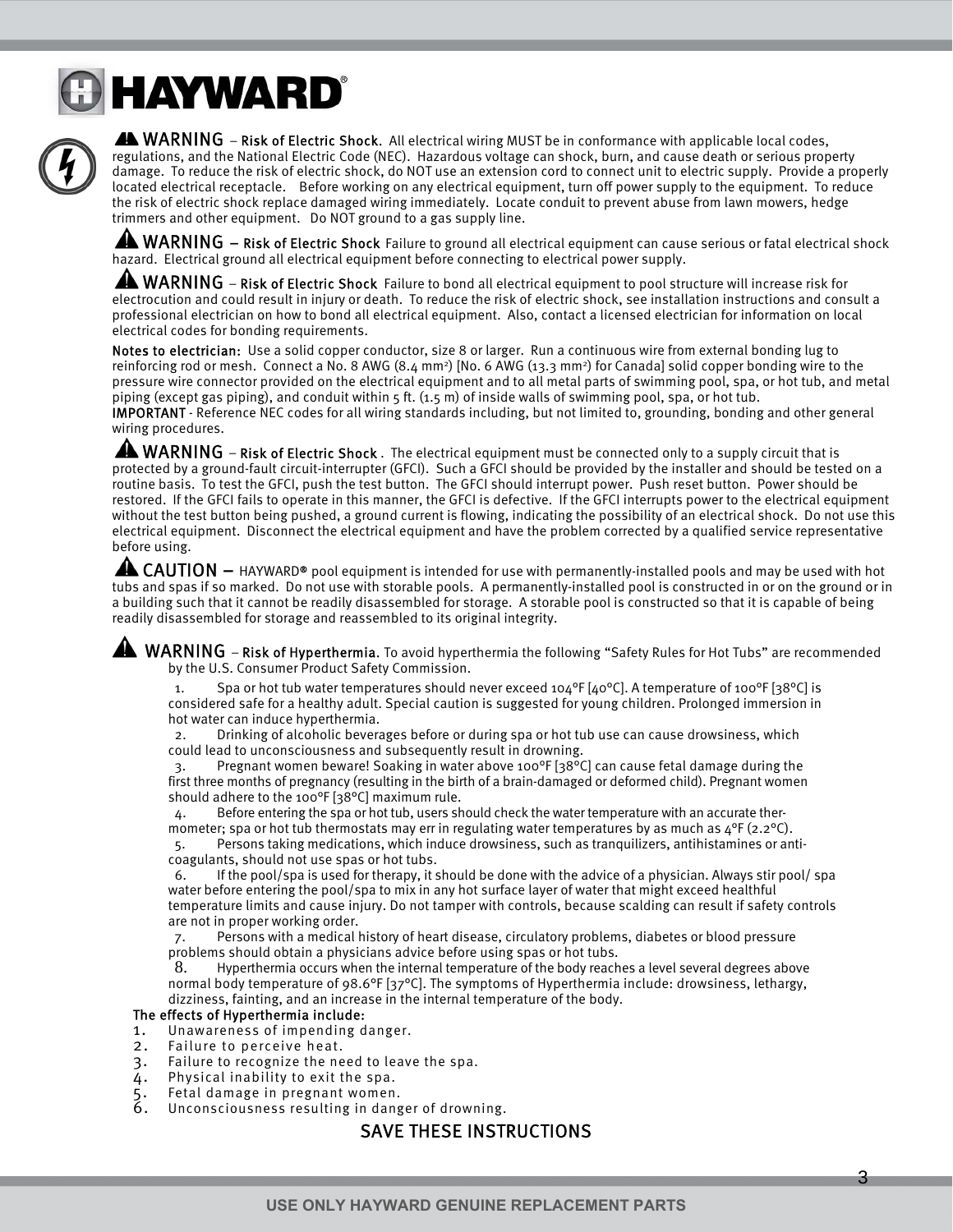

#### **CAUTION: SHUT OFF PUMP BEFORE OPERATING VALVE OR SERVICING.**

#### **FUNCTIONS OF VALVE POSITIONS**

| <b>VALVE SETTING</b> | <b>FLOW DIRECTION THROUGH VALVE</b>                                  |  |  |
|----------------------|----------------------------------------------------------------------|--|--|
| <b>FILTER</b>        | PUMP - TOP - THROUGH FILTER - BOTTOM - RETURN                        |  |  |
|                      | For normal filtration and vacuuming pool through filter.             |  |  |
| <b>BACKWASH</b>      | PUMP - BOTTOM - THROUGH FILTER - TOP - WASTE                         |  |  |
|                      | For cleaning filter.                                                 |  |  |
| <b>RINSE</b>         | PUMP - TOP - THROUGH VALVE - WASTE                                   |  |  |
|                      | For initial start-up and clearing valve of debris after backwashing. |  |  |
| <b>WASTE</b>         | PUMP - THROUGH VALVE - WASTE                                         |  |  |
|                      | For vacuuming directly to waste, lowering pool level and/or          |  |  |
|                      | draining pool.                                                       |  |  |
| <b>CLOSED</b>        | NO CIRCULATION PAST PUMP PORT                                        |  |  |
|                      | For shutting off all flow to filter and pool.                        |  |  |
| <b>RECIRCULATE</b>   | PUMP - THROUGH VALVE - RETURN                                        |  |  |
|                      | For bypassing filter, but circulating pool water.                    |  |  |

#### **GENERAL**

- 1. A  $\frac{1}{4}$ " NPT pipe tapped port is provided for use of a pressure gauge. (Pipe plug provided)
- 2. **Proper fitting make-up is hand tight plus one to 1-1/2 turns maximum.** Always use Teflon pipe tape or Permatex No.2 for connections to provide a good, "living" seal.

#### **IMPORTANT: Do not over tighten pipe fittings.**

- 3. WINTERIZING: Drain and winterize filter and pump per manufacturer's instructions. To drain water from Vari-Flo<sup>®</sup> —depress and rotate valve handle and place handle pointer in any position between notches.
- 4. **SERVICING VALVE:** If it becomes necessary to service or gain access to the key or valve seat gasket: CATION: Spring is under tension, removing handle pin can cause parts to translate unexpectedly.
	- a. Set handle in any position between notches.
	- b. Remove cover screws and nuts.
	- c. Lift cover and key assembly out.

#### 5. **VALVE RE-ASSEMBLY:**

- a. Wipe debris from cover 0-ring.
- b. Set handle in any position between notches. Align notch on cover with tab on body. Press down to seat assembly.
- c. Secure assembly to body with cover screws and nuts. Tighten cover screws evenly and alternately. Do not over tighten.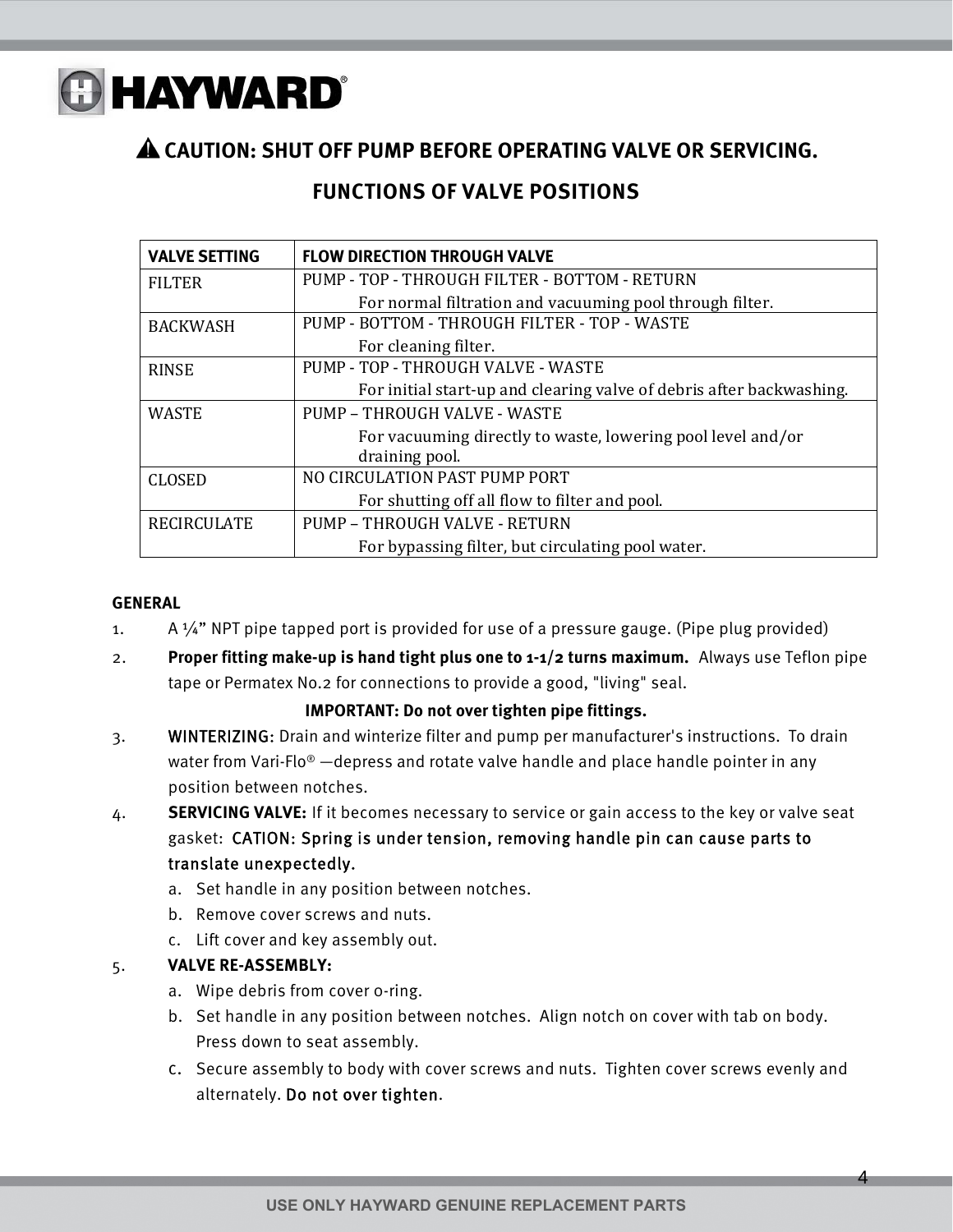## **A HAYWARD®**



#### NOTES:

- 1. The "TOP" port is intended for the Filter INLET
- 2. The "BOTTOM" port is intended for the filter OUTLET.
- 3. Both the TOP and the BOTTOM ports have dual ports, it is recommended that only one of these ports is used and the other be plugged with one of the supplied  $1\frac{1}{2}$ " plugs supplied with o-ring.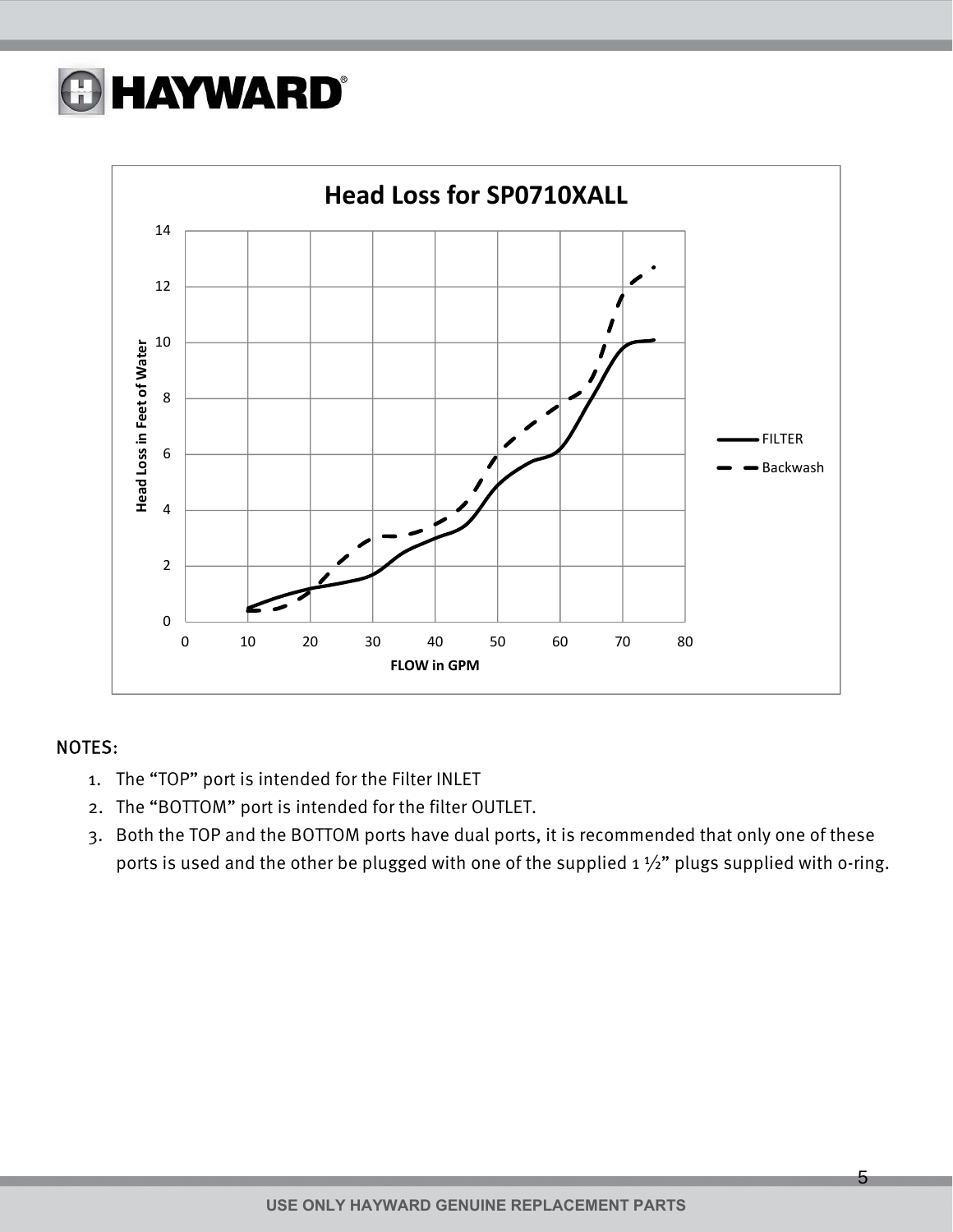### **@HAYWARD®**



#### SPARE PARTS

| <b>ITEM</b>    | <b>PART NUMBER</b> | <b>DESCRIPTION</b>                         | QTY            |
|----------------|--------------------|--------------------------------------------|----------------|
| 1              | SPX0710F           | <b>HANDLE</b>                              | 1              |
| $\overline{2}$ | SPX0710XZ7         | <b>HANDLE PIN</b>                          | $\mathbf{1}$   |
| 3              | SPX0710Z16         | NON-METALLIC BEARING                       | $\mathbf{1}$   |
| 4              | SPXo711G           | <b>LABEL PLATE</b>                         | $\mathbf{1}$   |
| 5              | SPX0710Z1A         | COVER SCREW W/NUT SET OF 6 EACH            | $\overline{2}$ |
| 6              | SPX0715Z1          | <b>COVER O-RING</b>                        | 1              |
| 7              | SPX0735GA          | O-RING & BACKUP RING KIT                   | $\mathbf{1}$   |
| 8              | SPX0710Z62         | SPRING WASHER SET OF 2                     | $\mathbf{1}$   |
| 9              | SPX0603S           | <b>SPRING</b>                              | $\mathbf{1}$   |
| 10             | SPXo715D           | VALVE SEAT GASKET                          | $\mathbf{1}$   |
| 11             | SPXo710MA          | SIGHT GLASS WITH GASKET                    | $\mathbf{1}$   |
|                | SPX0710K           | 1/4" PLASTIC PIPE PLUG                     | 1              |
|                | ECX270861          | PRESSURE GAUGE                             | 1              |
|                | SPX0710XBA         | <b>KEY COVER &amp; HANDLE ASSY (WHITE)</b> | 1              |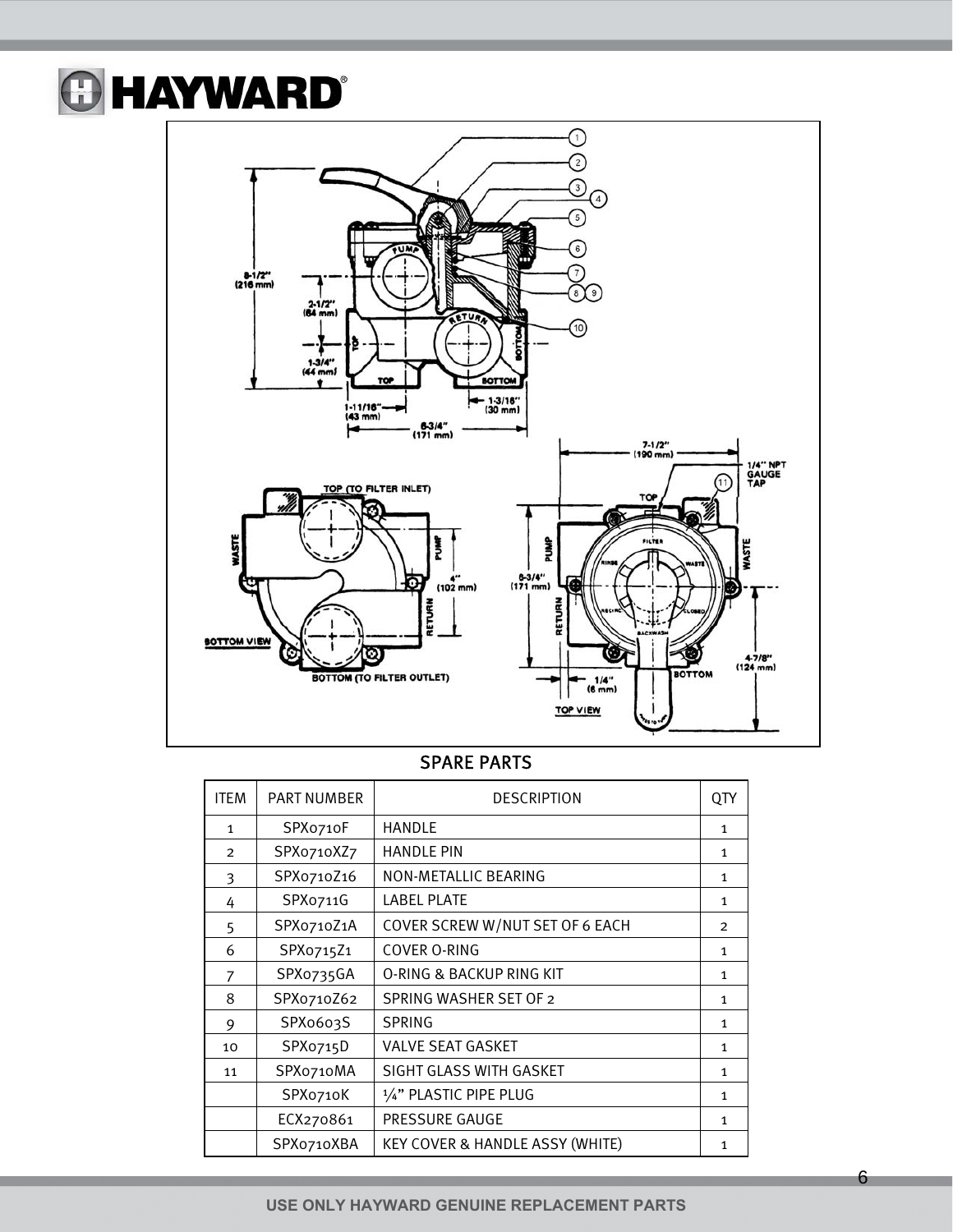### **GHAYWARD®**

HAYWARD® Pool Products Limited Warranty<br>To original purchasers of this equipment, Hayward Pool Products, Inc. warrants its Multiport Valves to be free from defects in materials and workmanship for a period of ONE (1) year from the date of purchase, when used in single family residential applications.

The limited warranty excludes damage from freezing, negligence, improper installation, improper use or care or any Acts of God. Parts that fail or become defective during the warranty period shall be repaired or replaced, at our option, within 90 days of the receipt of defective product, barring unforeseen delays, without charge.

Proof of purchase is required for warranty service. In the event proof of purchase is not available, the manufacturing date of the product will be the sole determination of the purchase date.

To obtain warranty service, please contact the place of purchase or the nearest Hayward Authorized Service Center. For assistance on your nearest Hayward Authorized Service Center please visit us at www.hayward.com.

Hayward shall not be responsible for cartage, removal, repair or installation labor or any other such costs incurred in obtaining warranty replacements or repair.

The Hayward Pool products warranty does not apply to components manufactured by others. For such products, the warranty established by the respective manufacturer will apply.

The express limited warranty above constitutes the entire warranty of Hayward Pool Products with respect to its' pool products and is in lieu of all other warranties expressed or implied, including warranties of merchantability or fitness for a particular purpose. In no event shall Hayward Pool products be responsible for any consequential, special or incidental damages of any nature.

Some states do not allow a limitation on how long an implied warranty lasts, or the exclusion of incidental or consequential damages, so the above limitation may not apply to you. This warranty gives you specific legal rights, and you may also have other rights, which vary from state to state.

> Hayward Pool Products 620 Division Street

\*Supersedes all previous publications. Elizabeth, NJ 07207